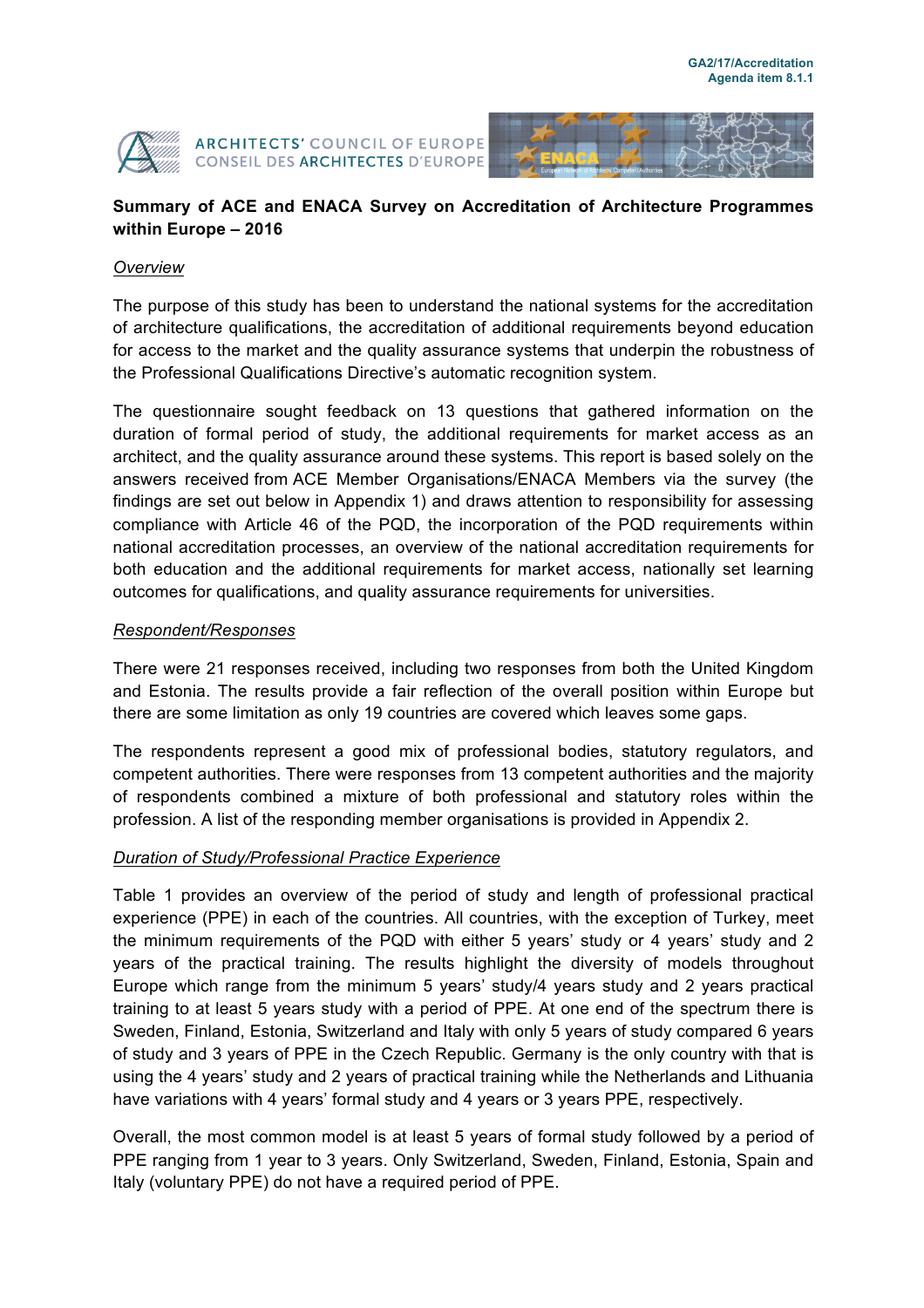

### **Table 1: Duration of Study and Professional Practical Experience**

Duration of Study PPE

#### *Listing of Architecture Qualifications under the Professional Qualification Directive*

Under the PQD, there is a designated Competent Authority with responsibility for the implementation of the requirements of the Directive. The questionnaire sought to identify which bodies were responsible for the listing of qualifications, in particular, if it was the architectural professional body or statutory regulator, and whether there was a national or regional process for notifying qualifications to be listed under the PQD.

Of the 19 different countries that responded, in only 6 countries was the professional body or statutory regulator also responsible for, or have a role in, the listing qualification under the PQD. Those countries with involvement from the professional body/statutory regulator were Bulgaria, Ireland, Malta, Portugal, the United Kingdom, and Italy where the CNAPPC and Ministry of Universities and Research hold joint responsibility.

The questionnaire also sought to identify countries with separate national processes to check qualifications before being notified to the European Commission under the PQD. Of the 19 countries that responded, 9 had separate processes, and 8 countries did not. This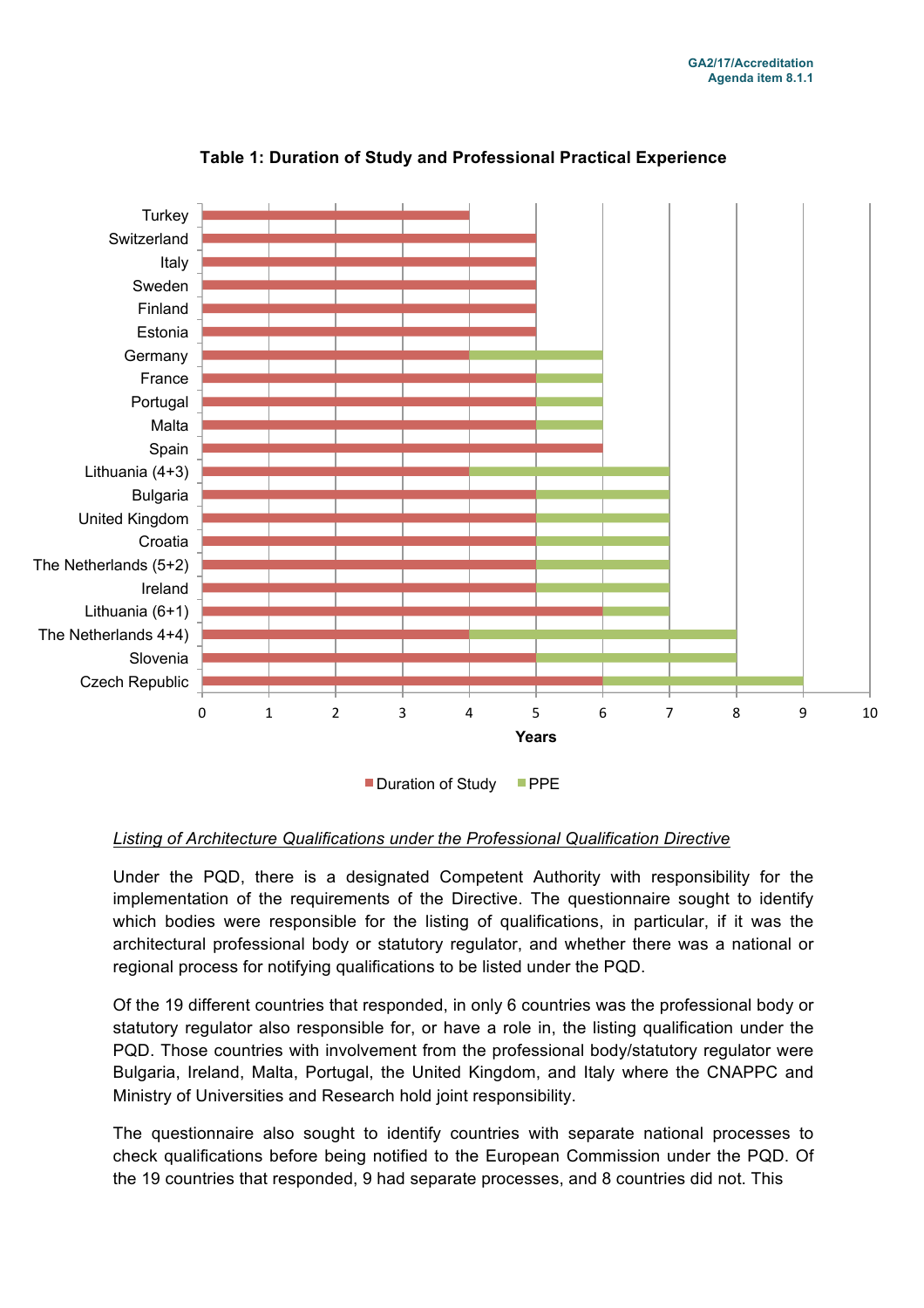question may have caused some confusion between the requirements for national accreditation of qualifications. A number of respondents detailed the requirements that were in place for national accreditation without explicit reference for notification to the European Commission. Only a few responses outlined a clear step from national accreditation before European notification. For example, in Ireland there is a clear link:

"qualifications are accredited by the RIAI (Competent Authority) and then prescribed by the Minister under law with review from the national qualifications agency (QQI) and subsequently notified to Europe"

The questionnaire also sought to identify countries that explicitly confirm compliance with the requirements of Article 46 of the PQD as part of their national accreditation requirements. Nine countries have a requirement to confirm compliance. For some countries this is explicitly mandated by the Government. For example:

"The Directive's requirements are reflected in a Government decree, and therefore mandatory for accreditation." (Estonia)

Other states have designed their requirements to align with Article 46:

"The standard they must meet includes article 46 but is not explicitly aligned to it, the standard development process ensured inclusion of all key art 46 elements in the standard." (Ireland)

"ARB's Criteria for the Prescription of Qualifications at Part 1 and Part 2 levels are based on the 11 points contained within Article 46. It is a standard condition of ARB prescription that Part 1 and Part 2 level qualifications comply with the requirements of Article 46." (United Kingdom)

The Czech Republic, Finland, Germany, Italy, Malta, the Netherlands and Switzerland all indicated that confirmation of compliance of Article 46 was not part of national accreditation.

#### *National Accreditation of Qualifications and Requirements for Market Access*

Institutional and programme accreditation are an important part of the educational delivery process. These accreditation processes provide an assessment as to whether a programme and/or an institution meets independently set minimum standards and provide a transparent reporting mechanism for external stakeholders regarding the quality of delivery/educational provision.

The questionnaire sought it identify if Member States had national accreditation processes for architectural qualifications that lead to registration. Fifteen countries stated that they had national requirements and only 4 respondents indicated that there were no national requirements in place (Finland, the Netherlands, Sweden, and Switzerland).

The majority of respondents noted that this process was undertaken by the Ministry of Education (or equivalent) or national quality assurance or qualifications agency.

"External quality evaluation and accreditation is performed by the Centre for Quality Assessment in Higher Education (SKVC). The main aims of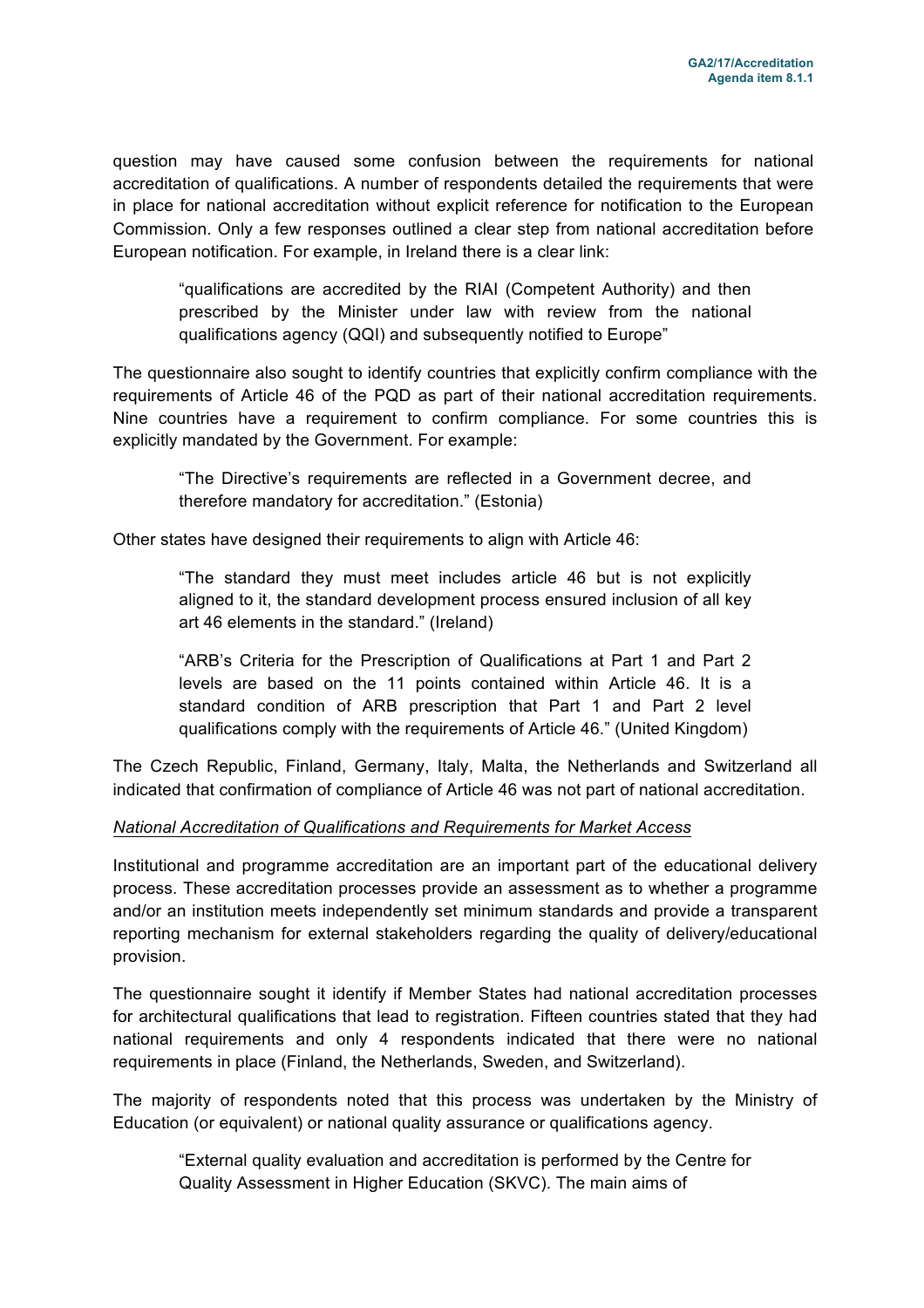external evaluation are to help Higher Education Institutions to improve the quality of higher education in Lithuania. The accreditation of study programmes is based on external evaluation reports. Programmes can be accredited for 3 or 6 years, they can also be given non-accreditation decision. New study programmes are accredited for a period of one year longer than the full duration of the study programme." (Lithuania)

"Royal Decree 967/2014 … setting out the requirements and procedure for the accreditation and declaration of equivalence of qualifications at an official university academic level and for the equivalence of foreign higher education studies, and the procedure to determine their correspondence to the levels within the Spanish framework for higher education qualifications for the official titles of Architect, Engineer, Graduate, Technical Architect, Technical Engineer and Diploma Holder.) (Spain)

This also often occurs with involvement from the professional or statutory regulator for architects:

"When new academic courses are proposed, the NCFHE verifies that they are at the appropriate level. As far as sufficiency to reach the specific requirements of the profession, this is verified by the Periti Warranting Board." (Malta)

"… in line with the Higher Education Act a statement of the regulatory body, in this case the Czech Architects' Chamber is needed in the accreditation process. The applicant higher education institution submits the application for accreditation of a study programme not only to the Accreditation Commission (QA agency for all higher education) but also to the Chamber. The applicant then provides the statement of the Chamber to the Accreditation Commission. The procedure takes place every time the higher education institution applies for (re)accreditation of a study programme." (Czech Republic)

In other cases, the statutory regulator or professional body is responsible for the recognition of qualifications for the purposes of registration. For example, in the United Kingdom, statutory regulator has responsibility:

"The Architects Registration Board is responsible for prescribing UK qualifications for entry on to the UK Register of Architects. This process checks both compliance with national standards and the requirements set out in Article 46 of the Directive. ARB prescribes qualifications for up to five years at any given time; it undertakes a major review of the qualifications it prescribes every four to five years; plus it undertakes an annual review of the qualifications it prescribes in intervening years. As part of the prescription process, ARB review documentary submissions from institutions which include course material; external examiners reports and responses; internal institutional review material; external peer review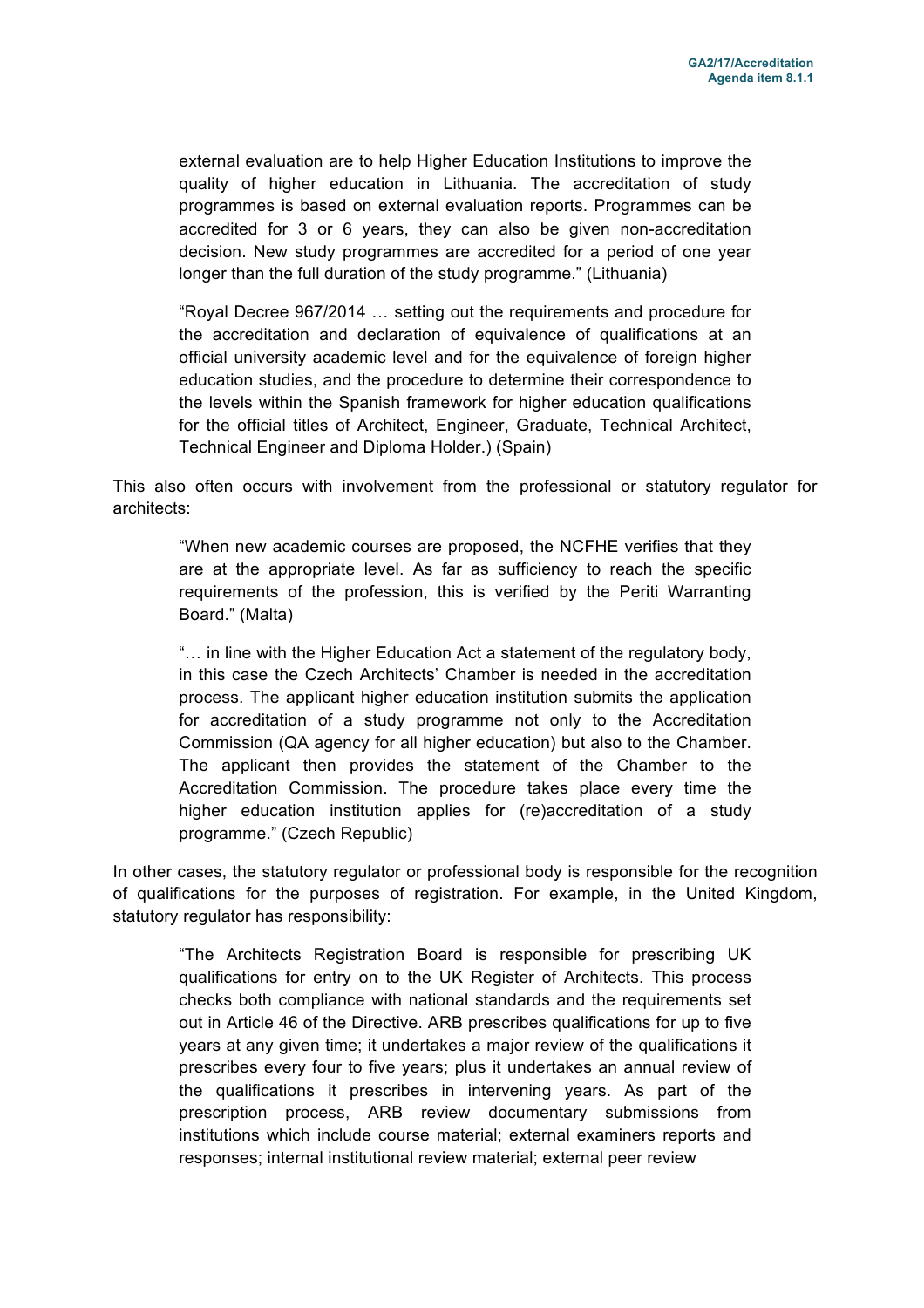material; information regarding resources and material which maps the qualifications to ARB's Criteria.

Fourteen respondents (all except Finland, Sweden, Spain and Switzerland) indicated that they had an accreditation process for the additional requirements beyond formal study that provide access to the market. This covered all respondents who indicated that they had additional requirements. Spain and Switzerland do not have requirements beyond formal study and Finland and Sweden did not provide a response. However, both countries only require 5 years of study.

The majority of respondents indicated that they required a level of PPE for access to the market. Member states indicated a variety of different methods for accrediting this experience. Some rely on the completion of an additional qualification that incorporates PPE such as the Part 3 qualification in the United Kingdom and other assess the individual's PPE as part of the registration process and have specific requirements guiding the assessment of the PPE:

"Complete a Professional Practical Experience for a period of one year ("Estagio Profissional") 1. The Professional Practice Experience is developed in Entities framed in the practice of the profession's acts and has the supervision of an Advisor. 2. The Professional Practice Experience last 12 months. May be carried out in periods of 4 months in different entities and should be completed within a maximum period of 24 months. 4. The Adviser must be a full member of the Order registered for more than five years. The Adviser can not jeep more than 3 trainees simultaneously." (Portugal)

"There are two "routes" to fulfil the traineeship: an integrated route and an individual route. The participant of the integrated programme is offered a "package". He is supervised throughout the professional traineeship by the provider of the programme. The individual route is monitored by a committee on the professional traineeship, during 3 meetings; an intake meeting, interim meeting and a final meeting." (the Netherlands)

"The Periti Warranting Board oversees the practical experience undertaken by local graduates, and verifies that it fulfils national minimum requirements via a log-book of experience. A professional examination, generally oral, is held at the end of professional experience, prior to admission to register." (Malta)

Overall the responses provide are clear indication that there are accreditation processes for the additional requirements; however they do not provide sufficient depth on the underpinning mechanisms. It would useful to further understand the processes that member states use to verify the suitability of the PPE as this information help demonstrate the robustness of the process.

#### *National Learning Outcomes and External Quality Assurance*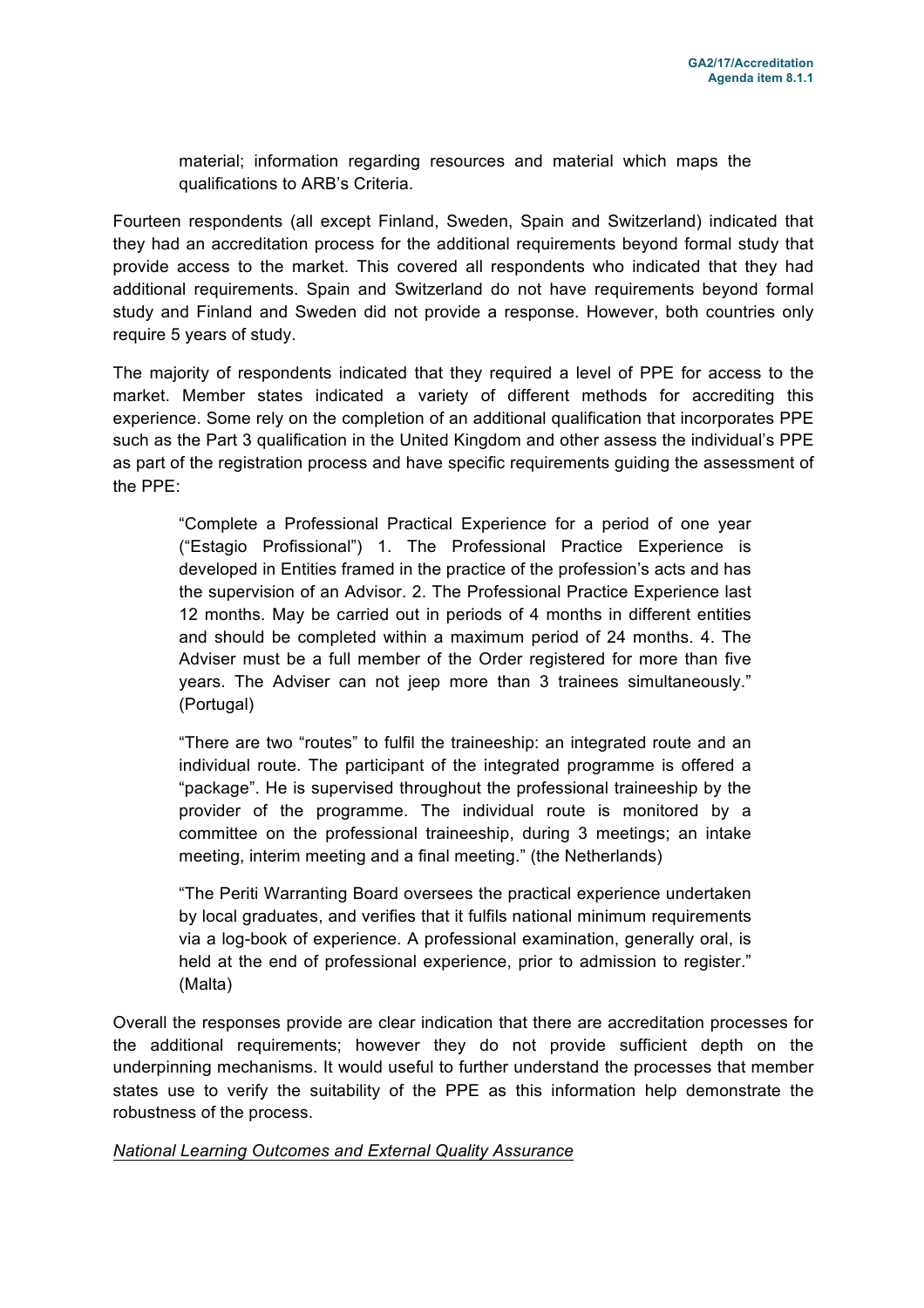The 11 points outlined in Article 46 of the PQD provide a set of knowledge, skills and competence that are expected to be achieved through architectural education. The questionnaire sought to understand the relationship between these expectations on universities and whether there are national learning outcomes that had been established separately for architectural education.

Only 9 respondents indicated that there was a published standard or set of learning outcomes used for the accreditation of qualifications. Some of these requirements are captured in legislation (Bulgaria), published standards by quality assurance agencies or national education bodies (Estonia, France, Lithuania, the Netherlands, and Spain), a mixture of quality assurance/qualifications agencies and professional body/statutory regulator (Ireland) or by the professional body/statutory regulator (United Kingdom).

Both Germany and Croatia indicated that there are plans for the development of nationallevel learning outcomes. Germany noted that the Chamber of Architecture and universities are working together with the accreditation agencies on their development.

The majority of respondents indicated that universities were subjected to external quality assurance. Only 4 of the 19 member state that responded indicated that there was no additional quality assurance in place for universities (Bulgaria, the Czech Republic, Italy and Slovenia). Most respondents outlined that there was some form of programme accreditation or institutional accreditation or quality assurance within the system. This is usually undertaken by an independent body with responsibility across the higher education system. For example, this is undertaken by the Quality Assurance Agency in the United Kingdom, the Agency for Assessment and Accreditation of Higher Education in Portugal or the Accreditation Organisation of the Netherlands and Flanders NVAO in the Netherlands.

#### *Understanding of Other Systems*

An important part of developing mutual trust about the educational outcomes and quality assurance systems within a member state is an awareness and understanding of other countries systems. The questionnaire asked respondents to indicate their familiarity with other member states' accreditation systems. Of the 21 respondents, only 3 indicated that they had some familiarity (Bulgaria, Estonia - Union of Estonian Architects, Finland and Turkey). All other respondents said they were not familiar (except Spain which provided no response) with other member states accreditation systems.

#### *Conclusions*

The responses to the questionnaire have provided a good overview of the accreditation arrangements that exist in Member States. It highlights there is a diversity of systems from educational attainment through to achieving access to market.

The responses indicated a clear and easy to understand story regarding the overarching quality assurance and accreditation of study programmes and institutions across the member states. However, there remains more work to do on the development of clear and common story about the involvement of the profession/regulators on the development of qualifications that provide access to market and how contributes to the overall robustness of the automatic recognition system under the PQD. It may be useful for ACE/ENACA to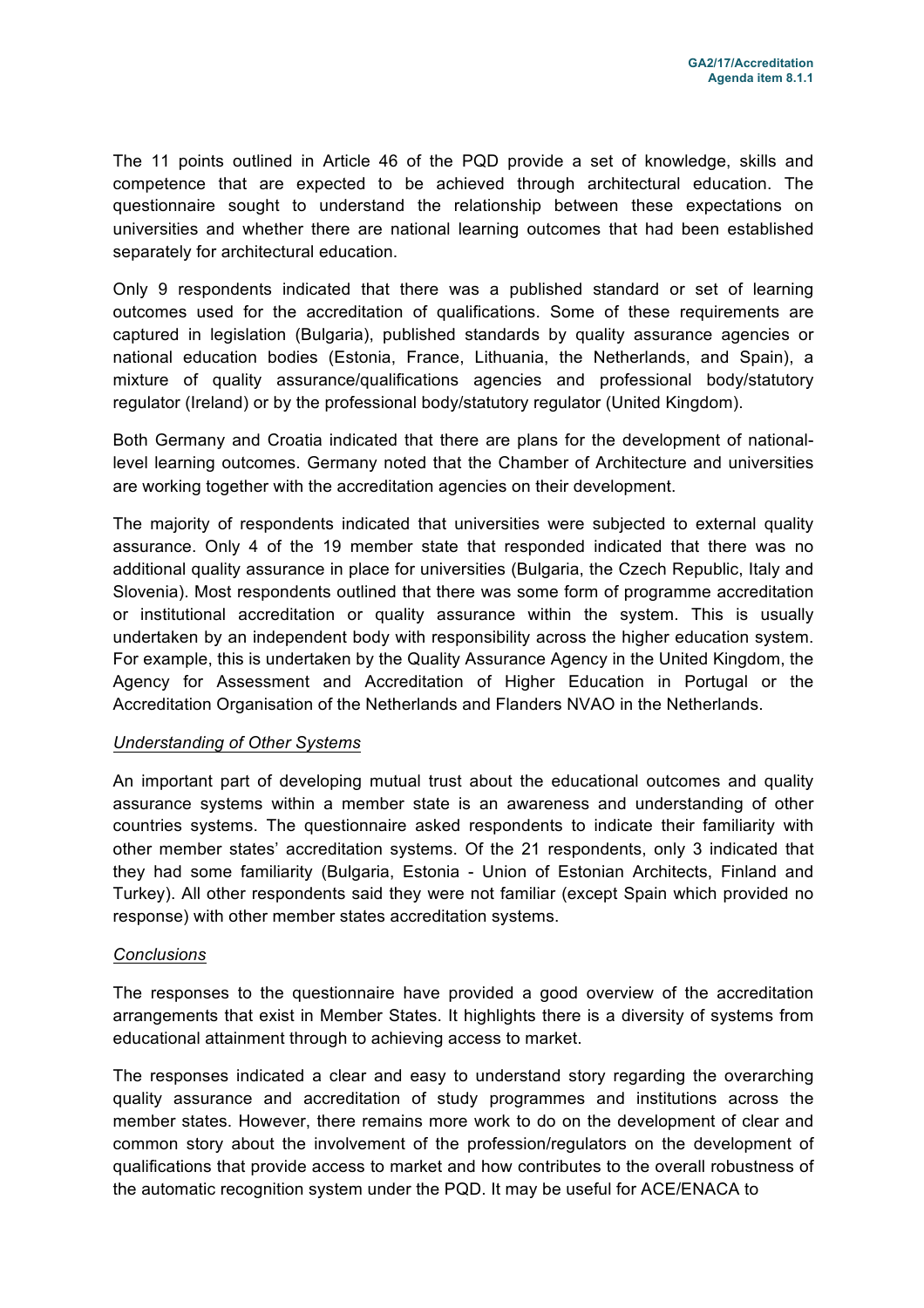consider using a common set of key features that should define architectural education systems. This may provide a framework for Member States to use as part of an explanation of their systems to external audiences and enhance the understanding of commonalities amongst member states.

Finally, the responses indicated that member organisations do not have a strong understanding and knowledge of systems outside their home country. The use of a common framework or key features that define an architectural education system that leads to market access may provide a tool to increase this understanding.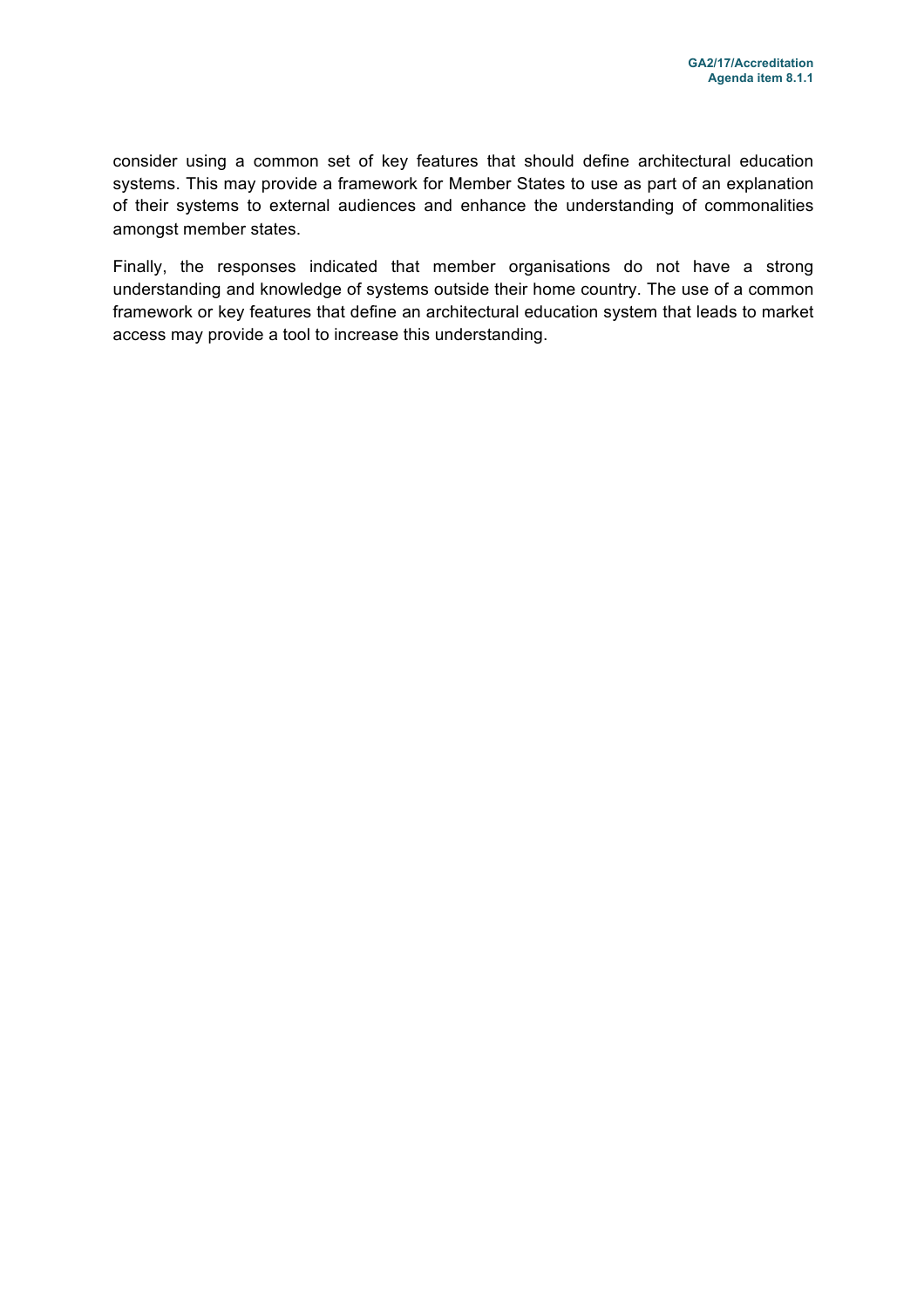| <b>Member</b><br><b>State</b> | <b>Competent</b><br><b>Authority</b>                                         | Professional<br><b>Body/Statutory</b><br><b>Regulator is</b><br>responsible<br>for listing<br>qualifications<br>in the PQD | <b>Standard</b><br>national or<br>regional level<br>process for<br>approving<br>qualifications<br>before being<br>notified | <b>Confirmation</b><br>that Article 46<br>requirements<br>are formally and<br>explicitly<br>addressed in<br>national/regional<br>accreditation<br>requirements | <b>Standard</b><br>national or<br>regional<br>accreditation<br>processes<br>for approving<br>qualifications | <b>Standard</b><br>national or<br>regional<br>accreditation<br>processes<br>for<br>approving<br>access to<br>market<br>requirements | <b>Published</b><br>standard or<br>learning<br>outcomes/standard<br>of knowledge,<br>skills and<br>competence for<br>use in<br>accreditation of<br>qualifications | <b>Universities</b><br>and other<br><b>bodies</b><br>subject to<br>other<br>quality<br>assurance<br>processes |
|-------------------------------|------------------------------------------------------------------------------|----------------------------------------------------------------------------------------------------------------------------|----------------------------------------------------------------------------------------------------------------------------|----------------------------------------------------------------------------------------------------------------------------------------------------------------|-------------------------------------------------------------------------------------------------------------|-------------------------------------------------------------------------------------------------------------------------------------|-------------------------------------------------------------------------------------------------------------------------------------------------------------------|---------------------------------------------------------------------------------------------------------------|
| <b>Bulgaria</b>               | Chamber of<br>Architects of<br>Bulgaria (CAB)                                | Yes                                                                                                                        | Yes                                                                                                                        | Yes                                                                                                                                                            | Yes                                                                                                         | Yes                                                                                                                                 | Yes                                                                                                                                                               | <b>No</b>                                                                                                     |
| Croatia                       | <b>Croatian Chamber</b><br>of Architects                                     | Yes                                                                                                                        |                                                                                                                            |                                                                                                                                                                |                                                                                                             | Yes                                                                                                                                 | $No$ – planned                                                                                                                                                    | Yes                                                                                                           |
| Czech<br>Republic             | Ministry of<br>Education, Youth<br>and Sports                                | <b>No</b>                                                                                                                  | <b>No</b>                                                                                                                  | <b>No</b>                                                                                                                                                      | Yes                                                                                                         | Yes                                                                                                                                 | <b>No</b>                                                                                                                                                         | <b>No</b>                                                                                                     |
| Estonia                       | Ministry of<br>Education and<br>Research                                     | <b>No</b>                                                                                                                  | <b>No</b>                                                                                                                  | Yes                                                                                                                                                            | Yes                                                                                                         | Yes                                                                                                                                 | Yes                                                                                                                                                               | Yes                                                                                                           |
| Finland                       | Ministry of<br><b>Education and</b><br>Culture                               | <b>No</b>                                                                                                                  | <b>No</b>                                                                                                                  | <b>No</b>                                                                                                                                                      | <b>No</b>                                                                                                   |                                                                                                                                     |                                                                                                                                                                   | Yes                                                                                                           |
| France                        | Secretariat<br>General aux<br><b>Affaires</b><br>Europeenes                  | <b>No</b>                                                                                                                  | Yes                                                                                                                        | Yes                                                                                                                                                            | Yes                                                                                                         | Yes                                                                                                                                 | Yes                                                                                                                                                               | Yes                                                                                                           |
| Germany                       | <b>German Ministry</b><br>of Economics and<br>Energy (BMWi)<br><b>Berlin</b> | <b>No</b>                                                                                                                  | Yes                                                                                                                        | <b>No</b>                                                                                                                                                      | Yes                                                                                                         | Yes                                                                                                                                 | No - the Chamber<br>of Architects and the<br>universities are<br>working with the<br>accreditation<br>organisations to                                            | Yes                                                                                                           |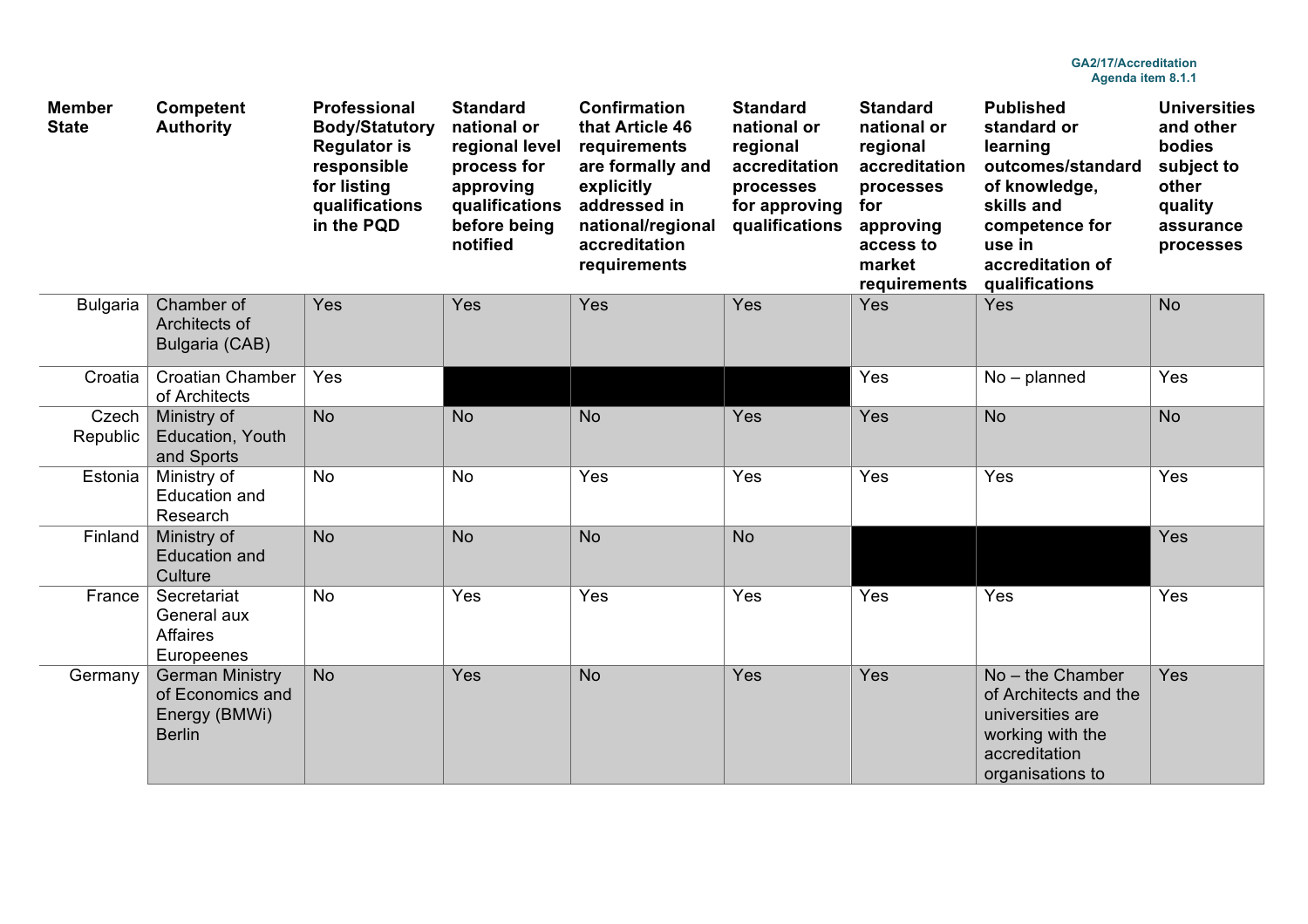|                    |                                                                                                                                  |                |           |           |           |           | develop them |           |
|--------------------|----------------------------------------------------------------------------------------------------------------------------------|----------------|-----------|-----------|-----------|-----------|--------------|-----------|
| Ireland            | <b>RIAI</b>                                                                                                                      | Yes            | Yes       | Yes       | Yes       | Yes       | Yes          | Yes       |
| Italy              | <b>CNAPPC</b> with<br>Ministry of<br>University and<br>Research                                                                  | Yes - jointly  | Yes       | <b>No</b> | Yes       | Yes       | <b>No</b>    | <b>No</b> |
| Lithuania          | Ministry of<br>Environment                                                                                                       | <b>No</b>      | <b>No</b> | Yes       | Yes       | Yes       | Yes          | Yes       |
| Malta              | <b>Periti Warranting</b><br><b>Board</b>                                                                                         | Yes            | Yes       | <b>No</b> | Yes       | Yes       | <b>No</b>    | Yes       |
| The<br>Netherlands | Ministry of the<br>Interior and<br>Kingdom<br>Relations (BZK)                                                                    | <b>No</b>      | <b>No</b> | <b>No</b> | <b>No</b> | Yes       | Yes          | Yes       |
| Portugal           | Ordem dos<br>Arquitetos                                                                                                          | Yes            | Yes       | Yes       | Yes       | Yes       | <b>No</b>    | Yes       |
| Slovenia           | Ministry of the<br>Environment and<br><b>Spatial Planning</b>                                                                    | <b>No</b>      | <b>No</b> |           | Yes       | Yes       | <b>No</b>    | No        |
| Spain $ $          | Ministry de<br><b>Educacion Cultura</b><br>y Deporte and<br>Agencia Nacional<br>de Evaluacion de<br>la Calidad y<br>Acreditacion | N <sub>o</sub> | Yes       | Yes       | Yes       | <b>No</b> | Yes          | Yes       |
| Sweden             | Ministry of<br>Education                                                                                                         | No             | No        | Yes       | <b>No</b> |           | <b>No</b>    | Yes       |
| Switzerland        | <b>State Secretariat</b><br>of Education,<br>Research and<br><b>Innovation SERI</b>                                              | <b>No</b>      | <b>No</b> | <b>No</b> | <b>No</b> | <b>No</b> | <b>No</b>    | Yes       |
| Turkey             | <b>Council of Higher</b><br><b>Education/Ministry</b><br>of EU Affairs                                                           | N/A            |           |           |           |           | Yes          | Yes       |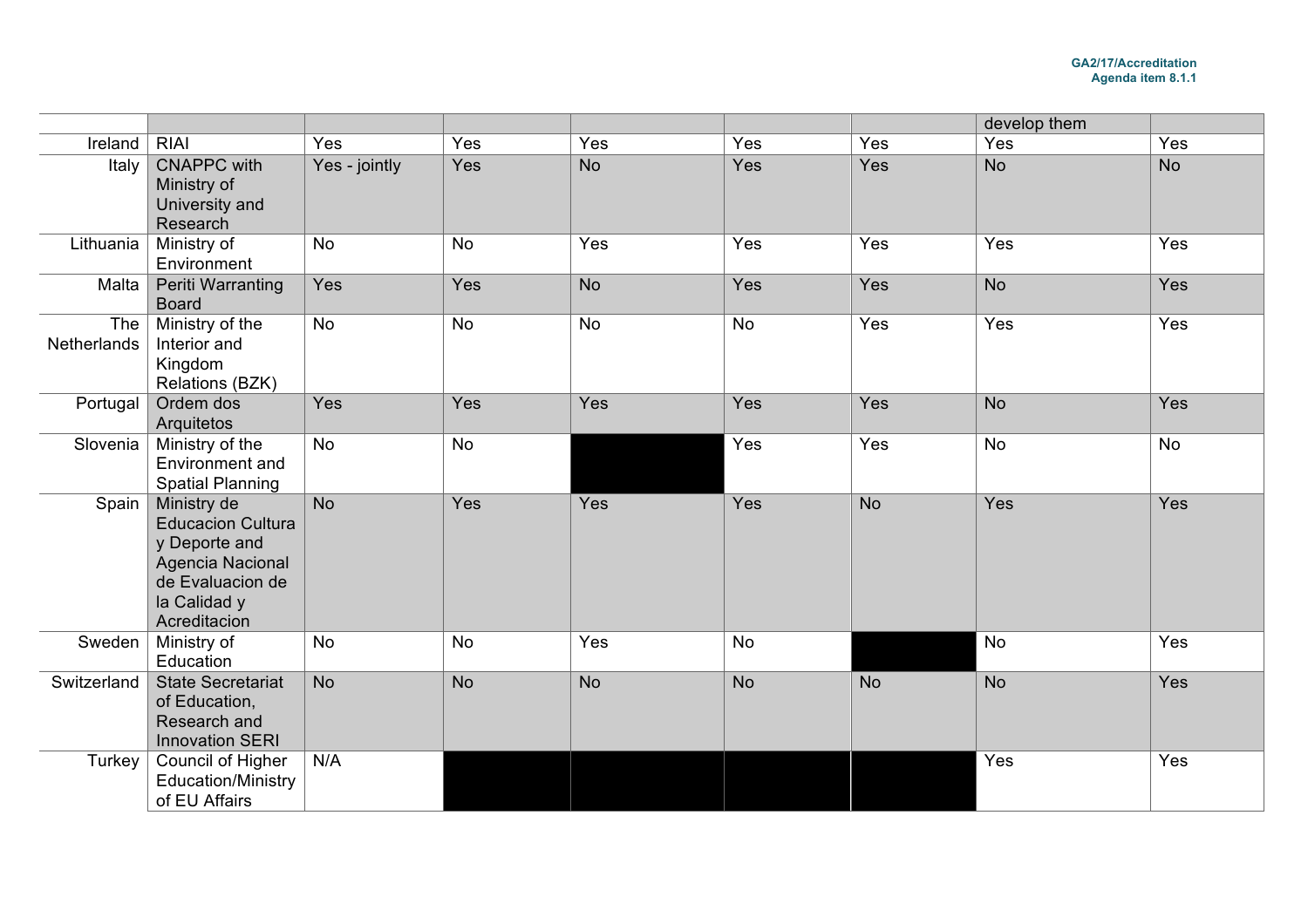| United       | Architects   | <b>Yes</b> | Yes. | Yes | Yes | <b>Yes</b> | Yes | Yes |
|--------------|--------------|------------|------|-----|-----|------------|-----|-----|
| Kingdom<br>ີ | Registration |            |      |     |     |            |     |     |
|              | <b>Board</b> |            |      |     |     |            |     |     |

**Appendix 1: Overview of Responses**